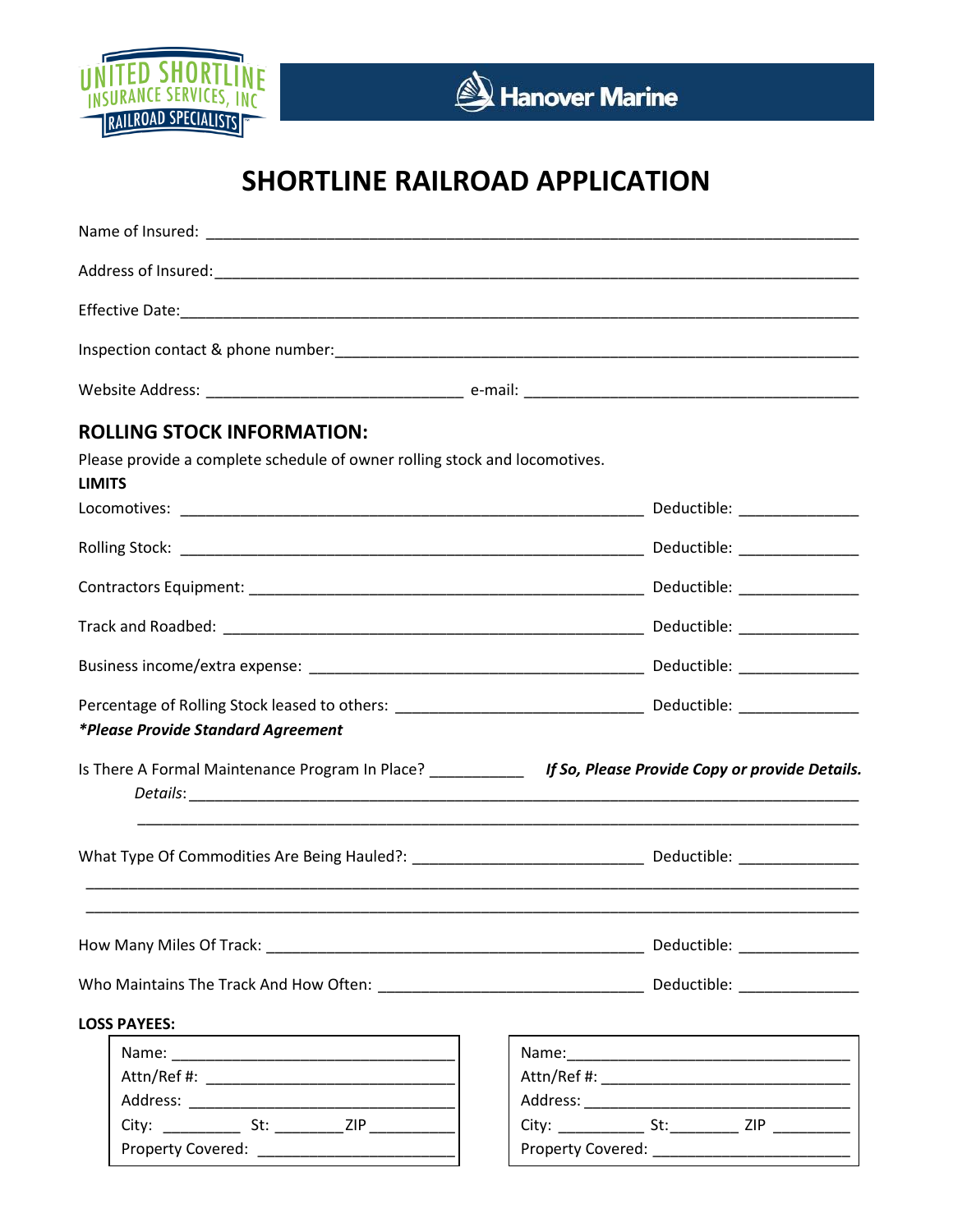

## **PROPERTY INFORMATION:**

| Construction: Year Built: ________ Total Area: _________ Distance to Fire Hydrant: _________________                                                                                                                                                                      |  |
|---------------------------------------------------------------------------------------------------------------------------------------------------------------------------------------------------------------------------------------------------------------------------|--|
| Updates: Wiring: ______ Plumbing: _______ Roof: ______ Heat: ____________ Sprinklered: _______                                                                                                                                                                            |  |
| Alarm: Fire: _________ Burgler: ______                                                                                                                                                                                                                                    |  |
|                                                                                                                                                                                                                                                                           |  |
|                                                                                                                                                                                                                                                                           |  |
|                                                                                                                                                                                                                                                                           |  |
|                                                                                                                                                                                                                                                                           |  |
| If so, Please Provide The Following on an attached sheet with the application:                                                                                                                                                                                            |  |
| 1. Age of each Bridge                                                                                                                                                                                                                                                     |  |
| 2. Latest Inspection Report                                                                                                                                                                                                                                               |  |
| **Additional Premises _____ YES _____ NO (please attach additional premises info sheet with application)<br><b>Bridges</b><br>Are We Insuring Any Bridges?: ________________ How many? _________<br>Any Updates or Repairs That Have Been Made In The Last 3 Years:<br>3. |  |
| 4. Value of each bridge<br>5. Length of each bridge                                                                                                                                                                                                                       |  |
|                                                                                                                                                                                                                                                                           |  |
| Who Is Maintaining These Bridges And Please Provide A Copy Or Details Of The Maintenance Plan:                                                                                                                                                                            |  |

*Please return application Julie Pettit at [juliepettit@shortlineins.com](mailto:juliepettit@shortlineins.com) or call her office at (989) 738-6400.* 

United Shortline Insurance Services, Inc 8265 N. Van Dyke Rd, Port Austin, MI 48467 (989) 738-6400 office | (989) 738-6557 fax